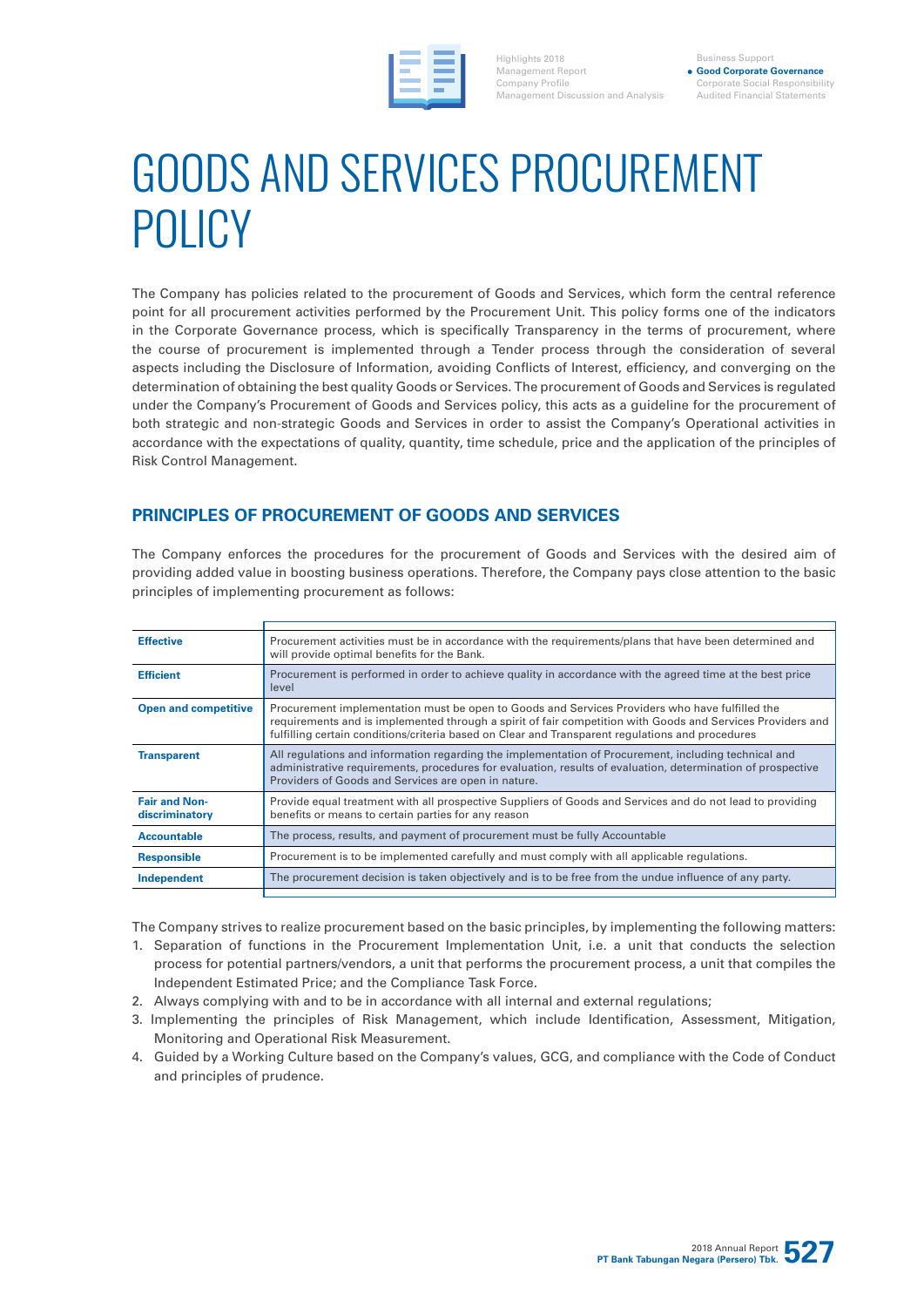## GOODS AND SERVICES PROCUREMENT POLICY

In addition, to maintain a quality procurement process with no Conflict of Interest and free from Corruption, the Company's Executives are required to sign the "Integrity Pact" in order to perform the procurement of Goods and Services.

Procedure for Procurement of Goods and Services



The method used in the procurement of Goods and Services are performed through:

1. Auction, for the procurement of Goods and Services with a value of over Rp2,500,000,000 (Two billion, Five hundred million Rupiah).



**528** 2018 Annual Report **PT Bank Tabungan Negara (Persero) Tbk.**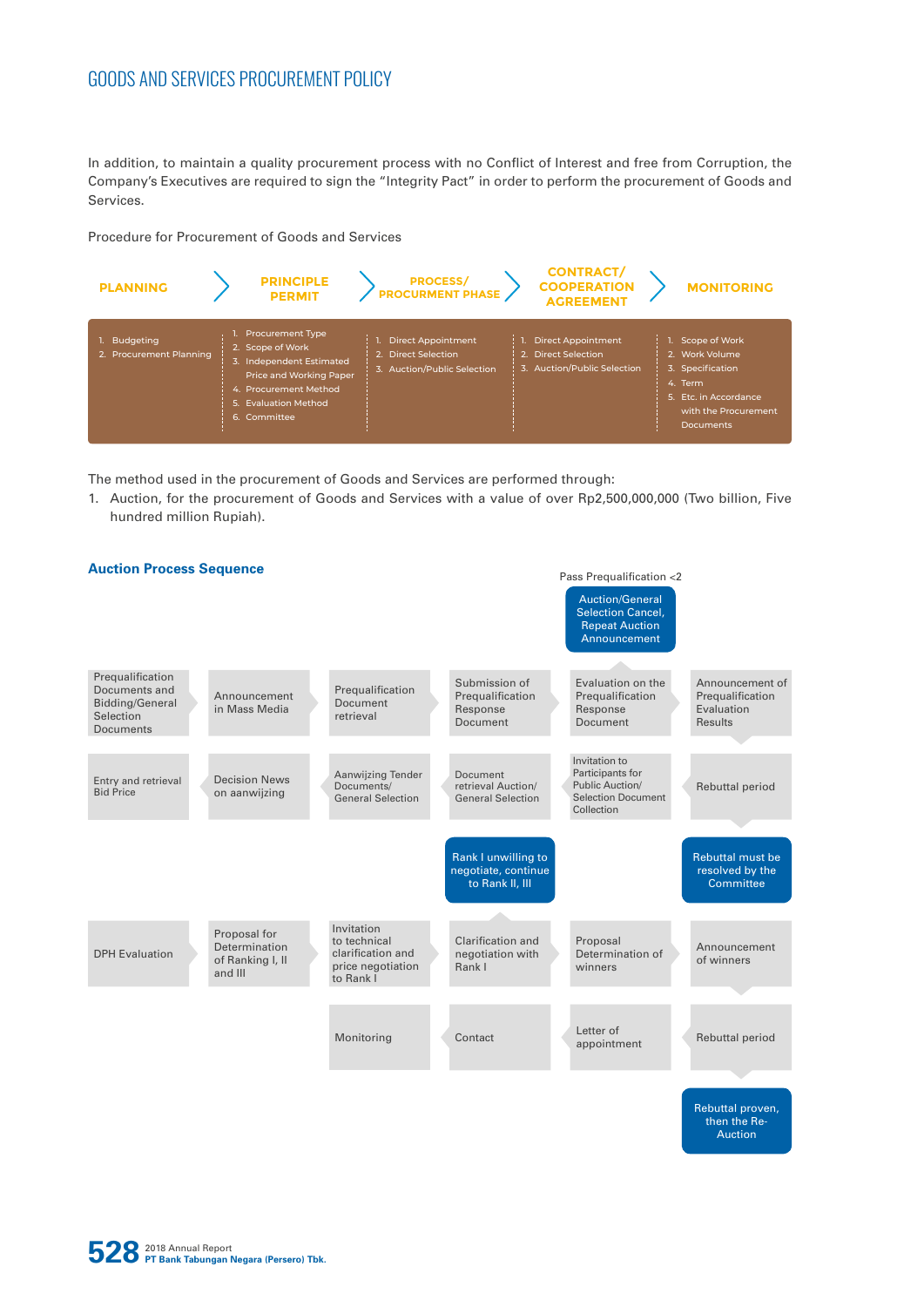Highlights 2018 Management Report Company Profile Management Discussion and Analysis

Business Support **Good Corporate Governance** Corporate Social Responsibility Audited Financial Statements

2. Direct Selection, for the procurement of Goods and Services with a value of over Rp500,000,000 (Five hundred million Rupiah) through to Rp2,500,000,000 (Two billion Five hundred million Rupiah).



3. Direct Appointment, for the procurement of Goods and Services with a value of up to Rp500,000,000 (Five hundred million Rupiah)